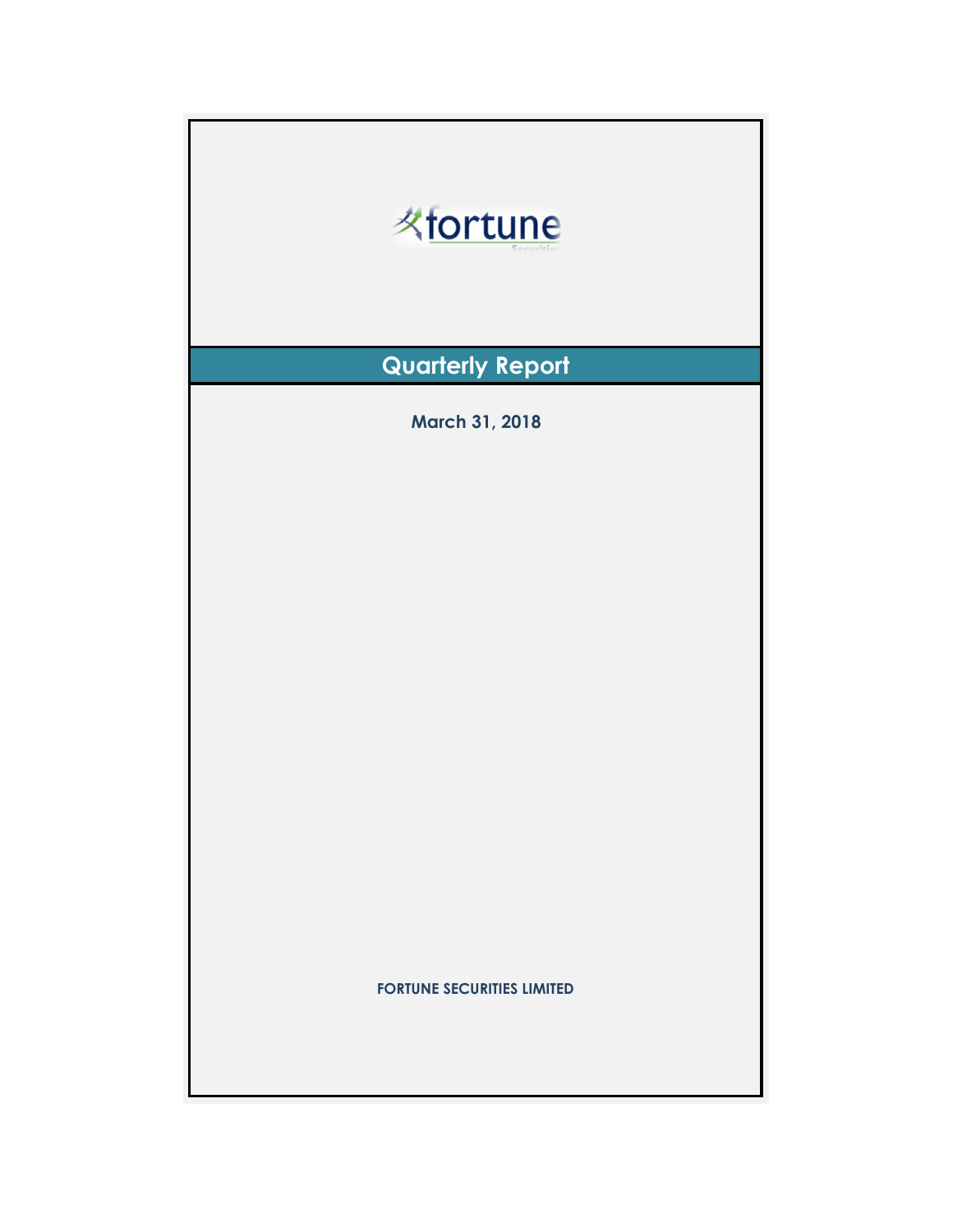## **CONDENSED INTERIM BALANCE SHEET As on March 31, 2018**

## **Kfortune**

|                                                                                                                                                                                                                                                                                                   | (Unaudited)<br>(Audited)<br><b>Mar-18</b><br><b>Notes</b><br>$Jun-17$                                                                                                                                                                                                                                                                                  | (Unaudited)<br>(Audited)<br><b>Mar-18</b><br>$Jun-17$<br><b>Notes</b>                                                                                                      |
|---------------------------------------------------------------------------------------------------------------------------------------------------------------------------------------------------------------------------------------------------------------------------------------------------|--------------------------------------------------------------------------------------------------------------------------------------------------------------------------------------------------------------------------------------------------------------------------------------------------------------------------------------------------------|----------------------------------------------------------------------------------------------------------------------------------------------------------------------------|
| <b>EQUITY AND LIABILITIES</b>                                                                                                                                                                                                                                                                     | <b>ASSETS</b>                                                                                                                                                                                                                                                                                                                                          |                                                                                                                                                                            |
| Share capital and reserves<br>Authorized Share Capital<br>20,000,000 ordinary shares of Rs. 10/- each<br>Issued, subscribed and paid-up<br>Accumulated loss/ unappropriated profit<br><b>Total equity</b>                                                                                         | <b>Non-current assets</b><br>Property and Equipment<br>200,000,000 Deferred tax liability (arising on surplus on revaluation OP)<br>200,000,000<br>Membership Card and Licenses<br>124,982,450<br>124,982,450 Long Term Investment<br>117,630,206<br>120,573,729 Long Term Deposits<br>245,556,179 Total non-current assets<br>242,612,656             | 71,631,244<br>76,560,234<br>12,601,076<br>12,083,315<br>18,953,888<br>18,953,888<br>25,727,405<br>25,957,830<br>3,175,308<br>23,641,095<br>132,319,345<br>156,965,936      |
| Surplus on revaluation of property, plant & equipment                                                                                                                                                                                                                                             | 28,537,526<br>26,234,397                                                                                                                                                                                                                                                                                                                               |                                                                                                                                                                            |
| Long Term Loan                                                                                                                                                                                                                                                                                    | 13,808,578<br>$\overline{\phantom{a}}$                                                                                                                                                                                                                                                                                                                 |                                                                                                                                                                            |
| <b>Non current liabilities</b><br>Liabilities against assets subject to finance lease<br>Long term loan<br>Deferred tax liability (arising on surplus on revaluation OP)<br><b>Total non - current liabilities</b>                                                                                | 5,465,904<br>5,161,818<br>5.161.818<br>5.465.904                                                                                                                                                                                                                                                                                                       |                                                                                                                                                                            |
| <b>Current liabilities</b><br>Creditors, Accrued and other liabilities<br>Short Term Running Finance - Secured<br>Current maturity against long term loan<br>Current maturity against assets subject to finance lease<br><b>Total current liabilities</b><br><b>Contingencies and commitments</b> | <b>Current assets</b><br>296,013,469<br>401,887,168 Trade debts - considered good<br>9,888,431<br>29.391.246 Short Term Investment - Stocks<br>Short Term Investment - Mutual Funds<br>3,339,800<br>3,602,800 Advance, Deposits & Prepayments<br>434,881,213 Other Receivables<br>309.241.700<br>Cash and Bank Balances<br><b>Total current assets</b> | 20,193,711<br>19,860,843<br>118,472,510<br>101.658.840<br>36.962.907<br>93,490,120<br>41,633,941<br>40.258.710<br>372,209,292<br>177,473,812<br>450,931,226<br>571,283,460 |
| <b>Total equity and liabilities</b>                                                                                                                                                                                                                                                               | 583.250.571<br>728,249,400 Total assets                                                                                                                                                                                                                                                                                                                | 583,250,571<br>728,249,400                                                                                                                                                 |
| ------------SD---------------<br>Director                                                                                                                                                                                                                                                         |                                                                                                                                                                                                                                                                                                                                                        | ------------SD---------------<br><b>Chief Executive Officer</b>                                                                                                            |